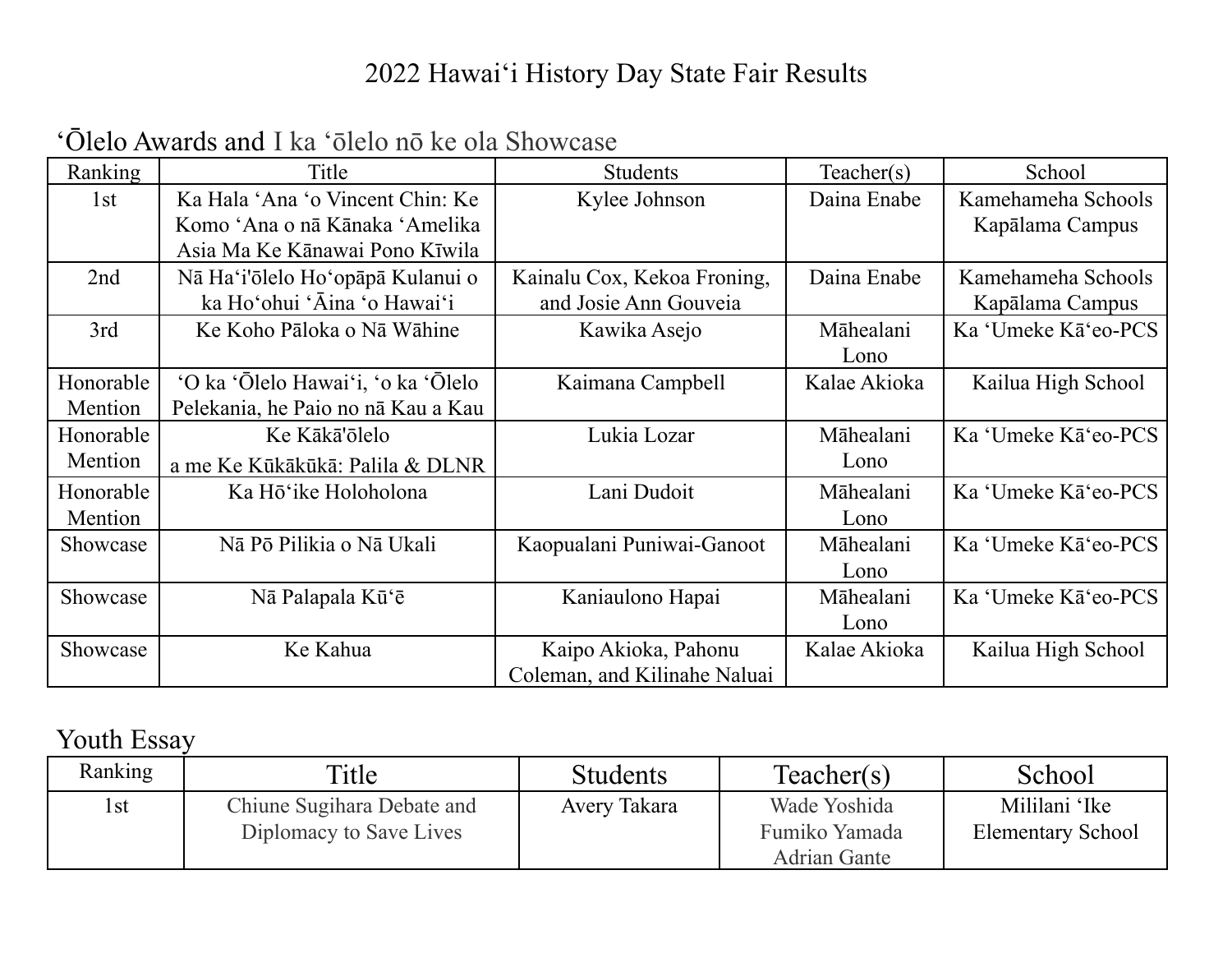| 2nd | Success and Failure of Gandhi's | Zachary Ijiri | Wade Yoshida        | Mililani 'Ike            |
|-----|---------------------------------|---------------|---------------------|--------------------------|
|     | Debate and Diplomacy for        |               | Fumiko Yamada       | <b>Elementary School</b> |
|     | India's Independence            |               | <b>Adrian Gante</b> |                          |

Junior Essay

| Ranking      | Title                                       | <b>Students</b>     | Teacher(s)       | School                      |
|--------------|---------------------------------------------|---------------------|------------------|-----------------------------|
| 1st National | Diplomacy for the "fit and proper" Family   | Kirra Tamarra       | Andrea Pratt     | <b>Sacred Hearts</b>        |
| Qualifier    |                                             |                     |                  | Academy                     |
| 2nd          | The Cuban Missile Crisis Incident:          | Marya Lane          | Mary Shire       | Aiea Intermediate           |
| National     | Diplomacy to Save the World                 |                     |                  | School                      |
| Qualifier    |                                             |                     |                  |                             |
| 3rd          | Ping-Pong Diplomacy: The Game that          | Layla Merrill       | Patty Wurst      | <b>Sacred Hearts School</b> |
|              | Re-immersed China                           |                     |                  |                             |
| Honorable    | Three Mile Island: Debate on the Impacts of | Lillian Tao         | Jonathan Peralto | Waiakea Intermediate        |
| Mention      | <b>Nuclear Power Development</b>            |                     |                  | School                      |
| Honorable    | Salting the Tea: Debate and Diplomacy       | Kiley Brown         | Jonathan Peralto | Waiakea Intermediate        |
| Mention      | of the Boston Tea Party                     |                     |                  | School                      |
| Honorable    | The Debate And Diplomacy Of The             | <b>Sydney Perry</b> | Vardan John      | Kailua Intermediate         |
| Mention      | Missouri Compromise                         |                     | Camacho          | School                      |

# Senior Essay

| Ranking   | Title                                            | <b>Students</b> | Teacher(s)    | School               |
|-----------|--------------------------------------------------|-----------------|---------------|----------------------|
| 1st and   | McCulloch v. Maryland: Debate and Judicial       | Natalie Kang    | Misha         | St. Andrew's Priory  |
| National  | Diplomacy of American Ideologies                 |                 | Matsumoto Yee |                      |
| Qualifier |                                                  |                 |               |                      |
| 2nd       | The Inevitable Downfall of the Hawaiian Kingdom: | Faith           | Kimberly      | Mililani High School |
| National  | Debate and Failed Diplomacy in Congress          | Shimabukuro     | Lauzon        |                      |
| Qualifier | <b>Over Hawaii's Annexation</b>                  |                 | Amy Boehning  |                      |
| 3rd       | The Debate Over the Supreme Court's Effort to    | Claire Cronin   | Misha         | St. Andrew's Priory  |
|           | Diplomatically Interpret the First Amendment     |                 | Matsumoto Yee |                      |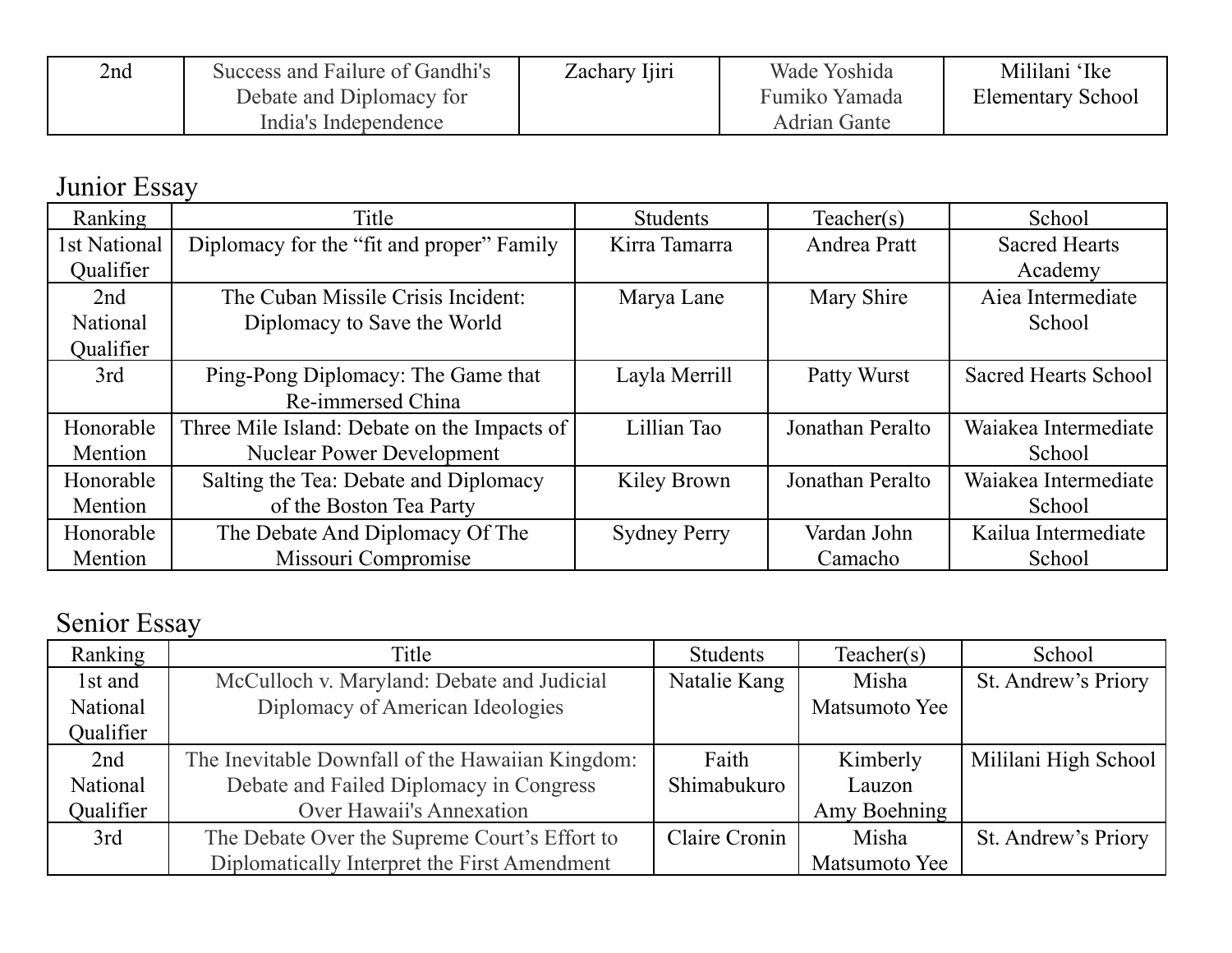|           | in Schenck v. United States (1919)               |             |               |                      |
|-----------|--------------------------------------------------|-------------|---------------|----------------------|
| Honorable | Henken Kyotei (The Prejudiced Agreement):        | Ruth Aoki   | Jason Duncan  | Mililani High School |
| Mention   | The Longstanding Debate on the American Military |             | Amy Boehning  |                      |
|           | Presence in Okinawa,                             |             |               |                      |
|           | and the Complex Diplomatic Relationship that     |             |               |                      |
|           | Occured Between Okinawa, Japan, and the U.S.     |             |               |                      |
| Honorable | The Equal Rights Amendment:                      | Makana Kina | Janyce Omura  | Maui High School     |
| Mention   | Debates for Gender Equality                      |             |               |                      |
| Honorable | Wisconsin v. Yoder: A Historical Monument in     | Elena       | Misha         | St. Andrew's Priory  |
| Mention   | Ensuring the Religious Rights                    | Hollenbeak  | Matsumoto Yee |                      |
|           | of the American People                           |             |               |                      |

### Youth Documentary

| Ranking | Title                               | <b>Students</b>  | Teacher(s)          | School                   |
|---------|-------------------------------------|------------------|---------------------|--------------------------|
| l st    | The Roosevelt's Debate on the       | Celeste Bautista | Wade Yoshida        | Mililani 'Ike            |
|         | Costigan-Wagner Anti-Lynching Bill  |                  | Fumiko Yamada       | <b>Elementary School</b> |
|         |                                     |                  | <b>Adrian Gante</b> |                          |
| 2nd     | <b>Manhattan Project Scientists</b> | Aiden Lowell     | Wade Yoshida        | Mililani 'Ike            |
|         | Debate the use of the Atomic Bomb   |                  | Fumiko Yamada       | <b>Elementary School</b> |
|         |                                     |                  | <b>Adrian Gante</b> |                          |

### Junior Documentary

| Ranking   | Title                               | <b>Students</b>     | Teacher(s)          | School           |
|-----------|-------------------------------------|---------------------|---------------------|------------------|
| 1st       | We Will Not Sit Quietly; The Hidden | Kalea Cannon, Kenzy | David Ishii,        | Lā'ie Elementary |
| National  | Women and Men Who Raised Their      | Pita and Tajh Saenz | Keisha Funaki, and  | School           |
| Qualifier | Voices to Change History            |                     | Colleen Spring      |                  |
| 2nd       | Women and the Moral Debate          | Emma Aldrich and    | David Ishii, Keisha | Lā'ie Elementary |
| National  | and Diplomacy Surrounding           | Ceire Stanton       | Funaki, and Colleen | School           |
| Qualifier | the Atomic Bomb                     |                     | Spring              |                  |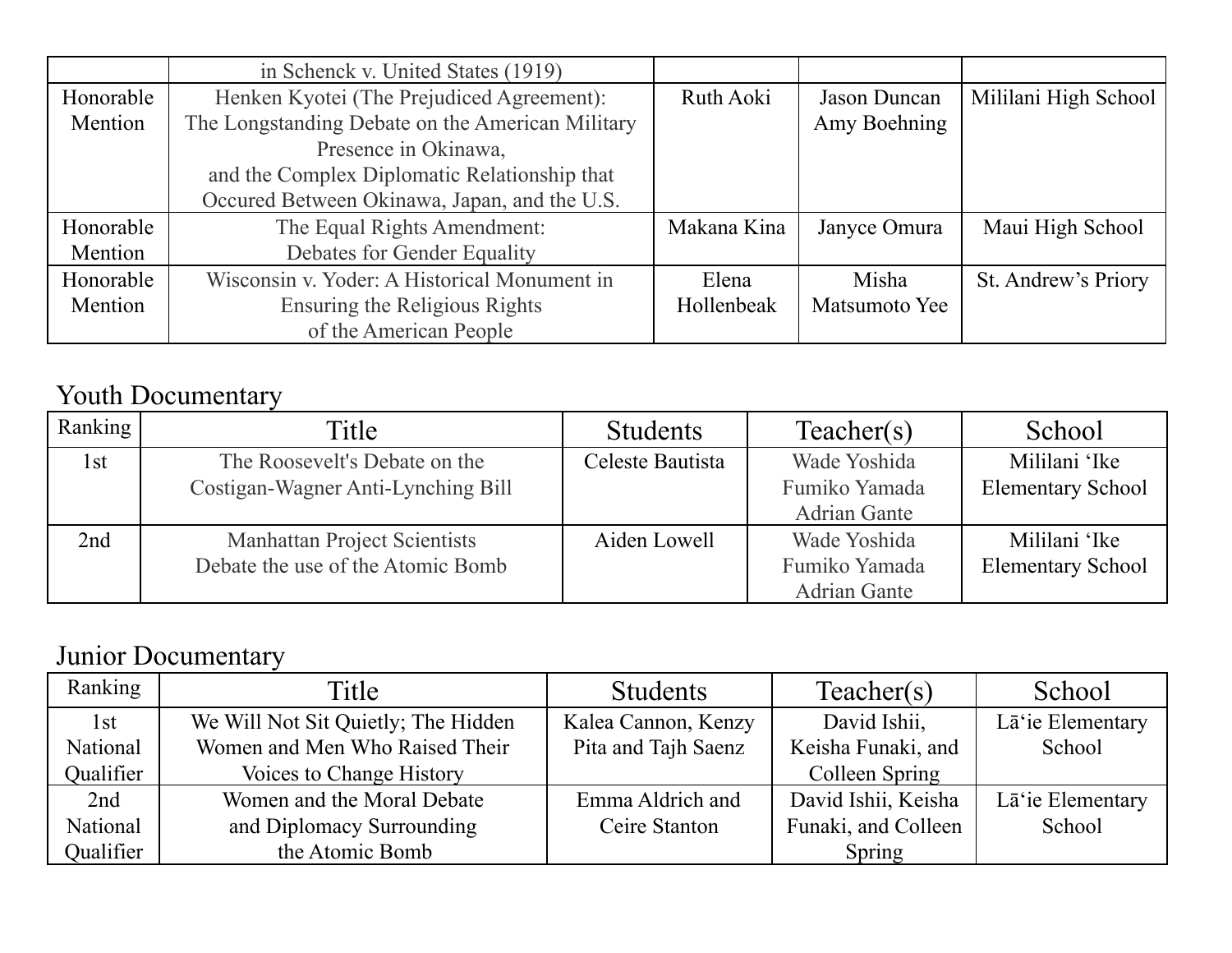| 3rd       | (Re)defining Union Diplomacy: The     | Cole Aragaki        | Jonathan Peralto | Waiakea           |
|-----------|---------------------------------------|---------------------|------------------|-------------------|
| National  | Professional Air Traffic Controllers  |                     |                  | Intermediate      |
| Qualifier | Organization Strike of 1981           |                     |                  | School            |
| Honorable | Martin Luther King Jr. - Successes of | Julianne Arizabal,  | Jaimy Valerio    | King David        |
| Mention   | Debate and Diplomacy in History       | Cleo Layugan, and   |                  | Kālakaua Middle   |
|           |                                       | Rovi Tulonghari     |                  | School            |
| Honorable | Ronald Reagan and The Mentally III    | Helena Hazelton and | Patrick Gegen    | Island School     |
| Mention   | Homelessness Issue                    | Teagan Newhard      |                  |                   |
| Honorable | Diplomacy in the Vietnam War          | Brandon Goehring,   | Jaenelle Lampp   | Hawai'i Academy   |
| Mention   |                                       | Thayden Sorte, and  |                  | of Arts & Science |
|           |                                       | <b>Thomas Yoes</b>  |                  | <b>PCS</b>        |

#### Senior Documentary

| Ranking   | Title                                     | <b>Students</b>     | Teacher(s)         | School               |
|-----------|-------------------------------------------|---------------------|--------------------|----------------------|
| 1st       | The Handover: Colonial Hong Kong and      | <b>Tiffany Wong</b> | Ishael             | Waiakea High School  |
| National  | <b>Conflict Between Chinese and</b>       |                     | Shaw-De Mello      |                      |
| Qualifier | <b>British Perspectives</b>               |                     |                    |                      |
| 2nd       | Only One Earth" UN Conference on the      | Mahealani Plunkett  | <b>Sarah Razee</b> | Kamehameha Schools   |
| National  | Human Environment: Using Diplomacy to     |                     |                    | Kapālama Campus      |
| Qualifier | Debate Global Pollution                   |                     |                    |                      |
| 3rd       | Larry Kimura: The Pioneer That Revived    | Kailani McLain      | <b>Sarah Razee</b> | Kamehameha Schools   |
| National  | 'Ōlelo Hawai'i Through Radio              | and Mālie Nee       |                    | Kapālama Campus      |
| Qualifier |                                           |                     |                    |                      |
| National  | Maori People Debate the Injustice of the  | Hannah Baker        | Kimberly           | Mililani High School |
| Qualifier | Waitangi Treaties Supposedly              | and Ava Mayfield    | Lauzon and         |                      |
|           | Diplomatic Purpose                        |                     | Amy Boehning       |                      |
| Honorable | Before 9/11, There Was Pan Am Flight 103: | Vivienne Hill       | Brian Freeman      | Henry J. Kaiser High |
| Mention   | How International Cooperation             |                     |                    | School               |
|           | <b>Shaped Airline Security</b>            |                     |                    |                      |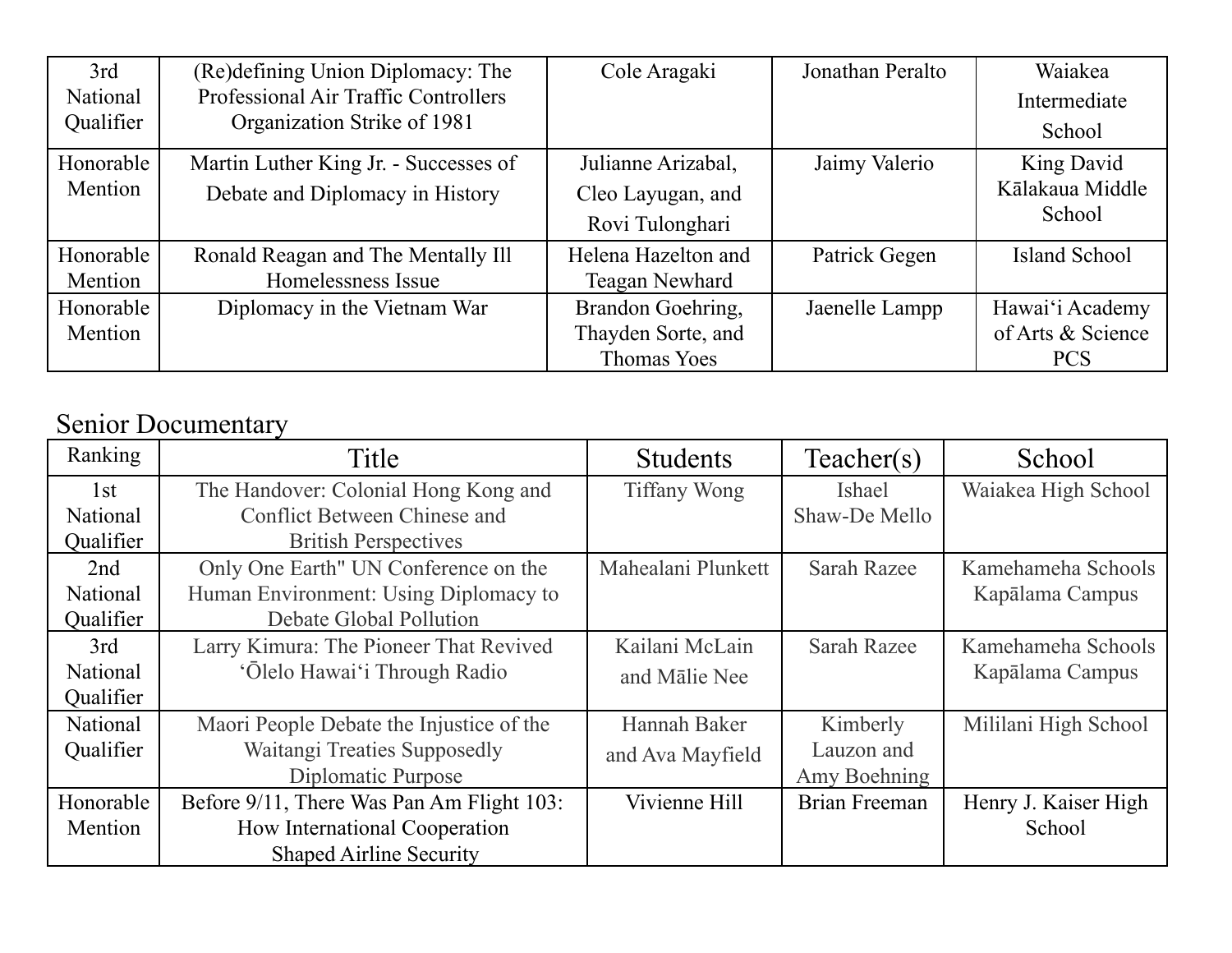| Honorable | <b>The Outer Space Treaty Protecting Our Future</b> | George Roy | Kathy     | Kalaheo High School |
|-----------|-----------------------------------------------------|------------|-----------|---------------------|
| Mention   |                                                     |            | Shigemura |                     |

#### Youth Exhibit

| Ranking | Title                                       | <b>Students</b>  | Teacher(s)          | School                   |
|---------|---------------------------------------------|------------------|---------------------|--------------------------|
| 1st     | Thomas Nast's Political Cartoons Lead to    | Ayumi Nelson     | Wade Yoshida        | Mililani 'Ike            |
|         | Debate and Diplomacy                        |                  | Fumiko Yamada       | Elementary               |
|         |                                             |                  | <b>Adrian Gante</b> |                          |
| 2nd     | Peering Into The Abyss of Nuclear           | Gabriel Shumway  | Colleen Spring      | Lā'ie Elementary         |
|         | Destruction: Debate & Diplomacy during      |                  |                     | School                   |
|         | The Cuban Missile Crisis                    |                  |                     |                          |
| 3rd     | Arrival of Black Ships Debate and Diplomacy | Trevor Matsuwaki | Wade Yoshida        | Mililani 'Ike            |
|         | in Opening of Japan                         |                  | Fumiko Yamada       | <b>Elementary School</b> |
|         |                                             |                  | <b>Adrian Gante</b> |                          |

### Junior Exhibit

| Ranking         | Title                                    | <b>Students</b>  | Teacher(s)     | School                     |
|-----------------|------------------------------------------|------------------|----------------|----------------------------|
| 1st             | The Anishinaabeg Akiing VS. WELSA: The   | Jadyn Clark      | Gregoria       | Pearl Ridge                |
| National        | Lengthy Debate for Tribal Land           |                  | Perez-Mishima  | <b>Elementary School</b>   |
| Qualifier       |                                          |                  |                |                            |
| 2nd             | Mendez v. Westminster: A Family's Debate | Timothy LaBonte, | Gregoria       | Pearl Ridge                |
| National        | <b>Against School Segregation</b>        | Rylan Oka        | Perez-Mishima  | <b>Elementary School</b>   |
| Qualifier       |                                          |                  |                |                            |
| 3rd             | Radium Girls: A Glowing Debate for       | Sarai Garcia,    | Gregoria       | Pearl Ridge                |
| <b>National</b> | Workers Rights                           | Journey Yehl     | Perez-Mishima  | <b>Elementary School</b>   |
| Qualifier       |                                          |                  |                |                            |
| National        | Who Gets Windward Water?                 | Sabine Caruso    | Rochelle       | Governor Samuel            |
| Qualifier       |                                          |                  | <b>Tavares</b> | Wilder King                |
|                 |                                          |                  |                | <b>Intermediate School</b> |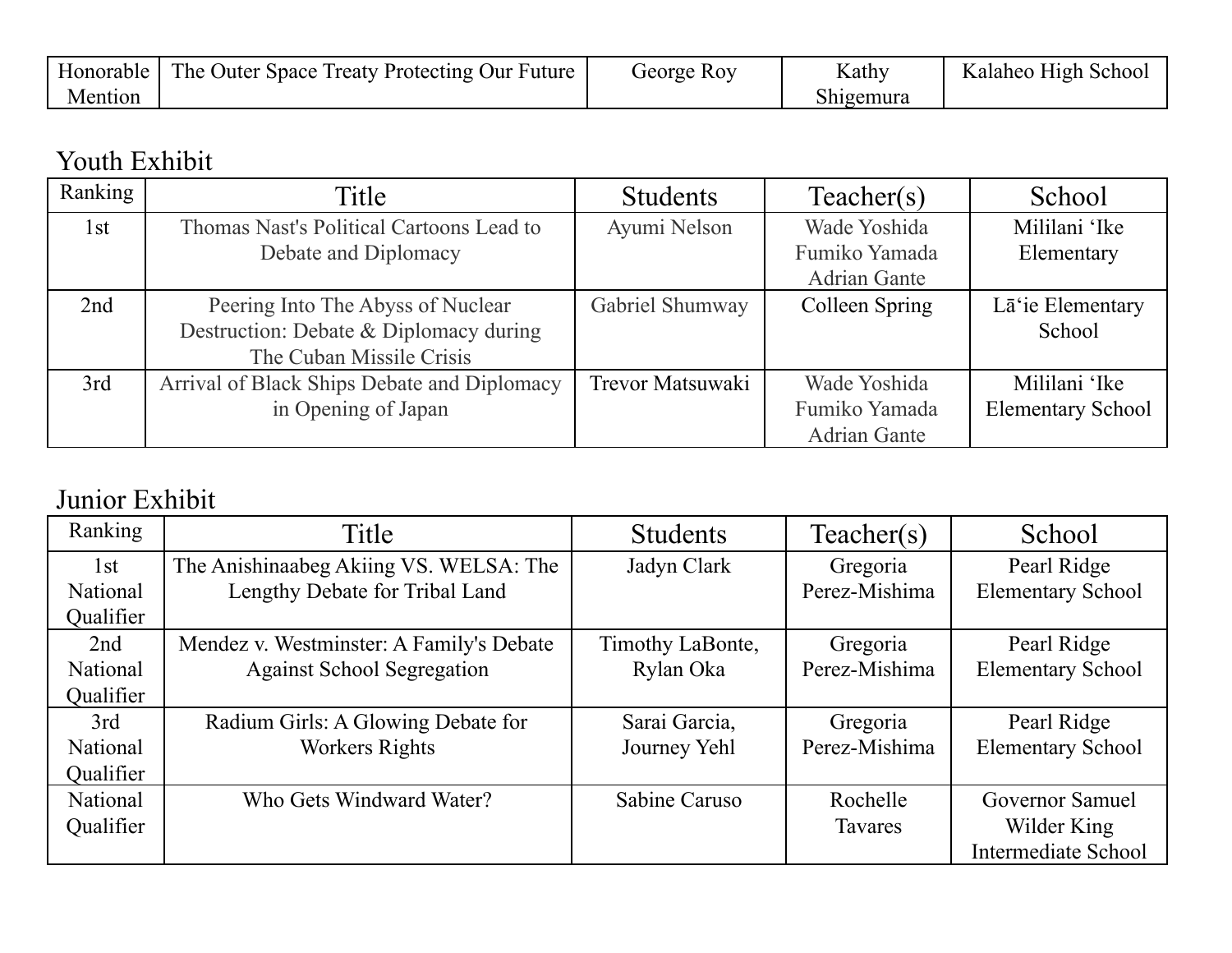| Honorable<br>Mention | Debate and Diplomacy<br>Legislation on Immigration | Aleah Asis,<br>Aerika Escalante, | Jaimy Valerio | King David Kalākaua<br>Middle School |
|----------------------|----------------------------------------------------|----------------------------------|---------------|--------------------------------------|
|                      |                                                    | <b>Baby Ashley Vesido</b>        |               |                                      |
|                      |                                                    |                                  |               |                                      |
| Honorable            | Ban The Bomb                                       | Aidan Barreno,                   | Patty Wurst   | <b>Sacred Hearts School</b>          |
| Mention              |                                                    | Noa Sheveland                    |               |                                      |
|                      |                                                    |                                  |               |                                      |

#### Senior Exhibit

| Ranking         | Title                                       | <b>Students</b>  | Teacher(s)          | School               |
|-----------------|---------------------------------------------|------------------|---------------------|----------------------|
| 1st             | Judy Heumann:                               | Angelina Kent    | Sean Wagner         | Waiakea High School  |
| <b>National</b> | A Disability Rights Crusader                |                  |                     |                      |
| Qualifier       |                                             |                  |                     |                      |
| 2nd             | Home Rule Debate:                           | Luke Anderson    | Charlie Buenafe     | Mililani High School |
| <b>National</b> | Northern and Southern Ireland               |                  | Amy Boehning        |                      |
| Qualifier       |                                             |                  |                     |                      |
| 3rd             | Eleanor Roosevelt: A Diplomat in the Debate | Mia Mitsui,      | <b>Jason Duncan</b> | Mililani High School |
| <b>National</b> | for The Universal Declaration               | Zola O'Donnell   | Amy Boehning        |                      |
| Qualifier       | of Human Rights                             | and Josslyn Rose |                     |                      |
| Honorable       | The German Unification:                     | Iya Sadanchikova | Sean Wagner         | Waiakea High School  |
| Mention         | A Diplomatic Play                           |                  |                     |                      |
| Honorable       | Pennsylvania's 1902 Coal Strike: A          | Bryson Kau       | Daina Enabe         | Kamehameha Schools   |
| Mention         | Monumental Step For Labor Debates           |                  |                     | Kapālama Campus      |
|                 |                                             |                  |                     |                      |
| Honorable       | Women's Suffrage Movement                   | Naomi Saenz      | Lorey Ishihara      | Kahuku High and      |
| Mention         |                                             |                  |                     | Intermediate School  |

#### Youth Performance

| Ranking | Title                     | Students                | Teacher(s)      | School              |
|---------|---------------------------|-------------------------|-----------------|---------------------|
| l st    | The Debate On Hula Auana: | Gianna Dela Pina-Marxen | Cynthia Tillman | Our Savior Lutheran |
|         | Is It Traditional?        | <b>Emily Moreira</b>    |                 | School              |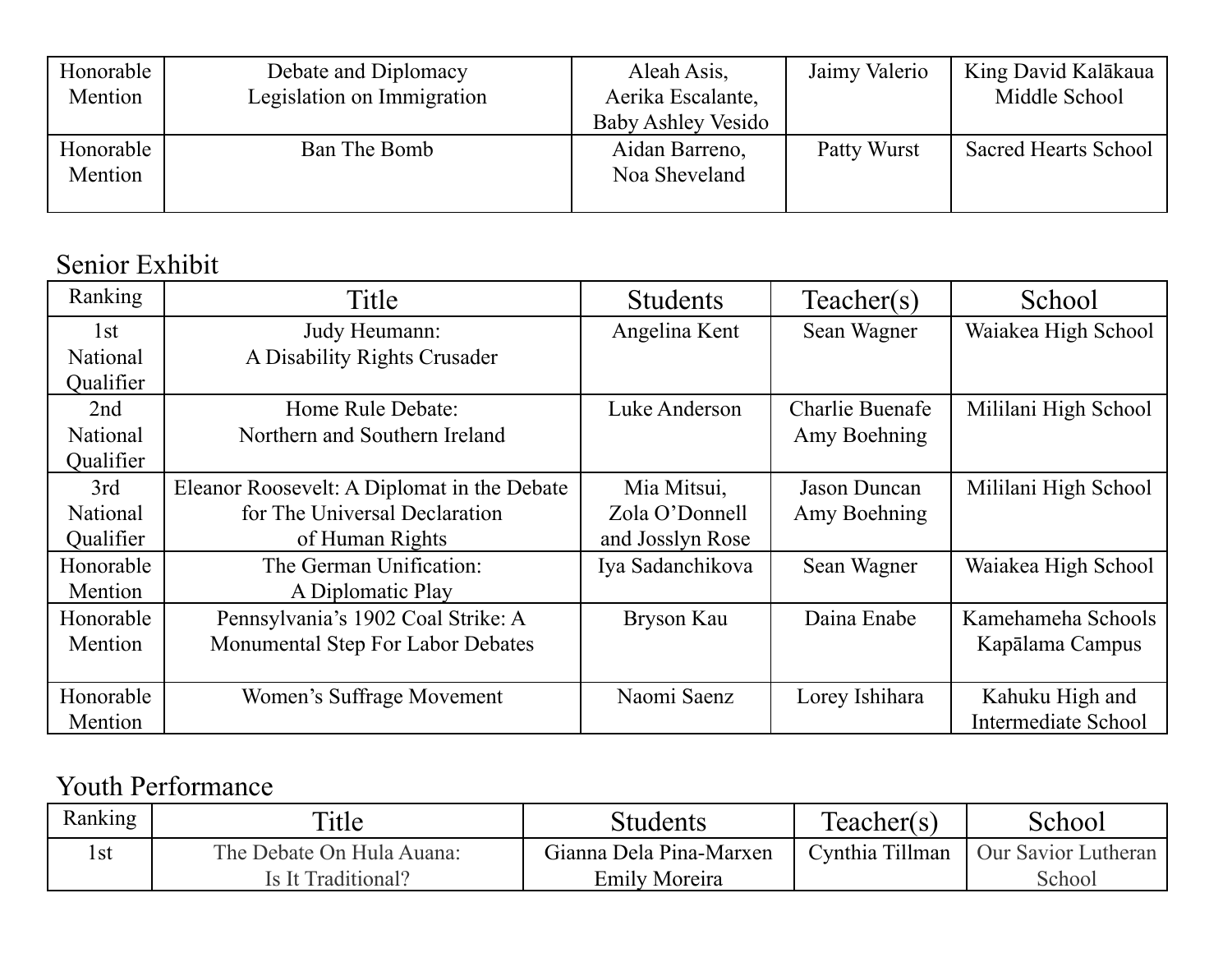| ,,<br>. . |  |  |  |  |
|-----------|--|--|--|--|
|-----------|--|--|--|--|

#### Junior Performance

| Ranking      | Title                            | <b>Students</b>     | Teacher(s)       | School                     |
|--------------|----------------------------------|---------------------|------------------|----------------------------|
| 1st National | Sakoku to Kaikoku: Jujutsu       | Keilani Kajiyama    | Bonita Cavanaugh | Kahuku High and            |
| Qualifier    | Debate and Diplomacy in the      | Tinkham             |                  | <b>Intermediate School</b> |
|              | Opening of Japan                 |                     |                  |                            |
| 2nd National | Disparities in Mental Health     | Ivy Valerie Agamata | Jaimy Valerio    | King David Kalākaua        |
| Qualifier    | Care: Repeal of the 1980s Mental | Sayuri Holt         |                  | Middle School              |
|              | <b>Health Systems Act</b>        |                     |                  |                            |
| 3rd          | Lyrical Diplomacy,               | Elizabeth Balanza   | Jaimy Valerio    | King David Kalākaua        |
| National     | Debate Through Rap               | Rian Gacusan        |                  | Middle School              |
| Qualifier    |                                  | <b>Allison Popa</b> |                  |                            |

#### Senior Performance

| Ranking      | Title                              | <b>Students</b>       | Teacher(s)           | School        |
|--------------|------------------------------------|-----------------------|----------------------|---------------|
| 1st National | 2.0 Mather vs William: The         | Ava Ignacio           | Ishael Shaw-De Mello | Waiakea High  |
| Qualifier    | Inoculation Controversy of 1721    |                       |                      | School        |
| 2nd National | Susanna Salter: Debate of Women    | Zyra Mae Bisquera     | <b>Jason Duncan</b>  | Mililani High |
| Qualifier    | in Politics and the Diplomatic     | Lauren Gerber,        | Amy Boehning         | School        |
|              | <b>Efforts to Pass Prohibition</b> | Hailey Shimazu        |                      |               |
| 3rd          | The Troubles and Diplomacy         | Quincy Coullahan      | Caitlin Albert       | Mililani High |
| National     | Through the Good Friday Agreement  |                       | Amy Boehning         | School        |
| Qualifier    |                                    |                       |                      |               |
| National     | Debates Surrounding Stonewall Inn  | Lyric Illiana Bernard | <b>Jason Duncan</b>  | Mililani High |
| Qualifier    | Leads to a Diplomatic Discussion   | Maria Molina          | <b>Grant Bramer</b>  | School        |
|              |                                    | Tony Pecpec           | Amy Boehning         |               |

Youth Website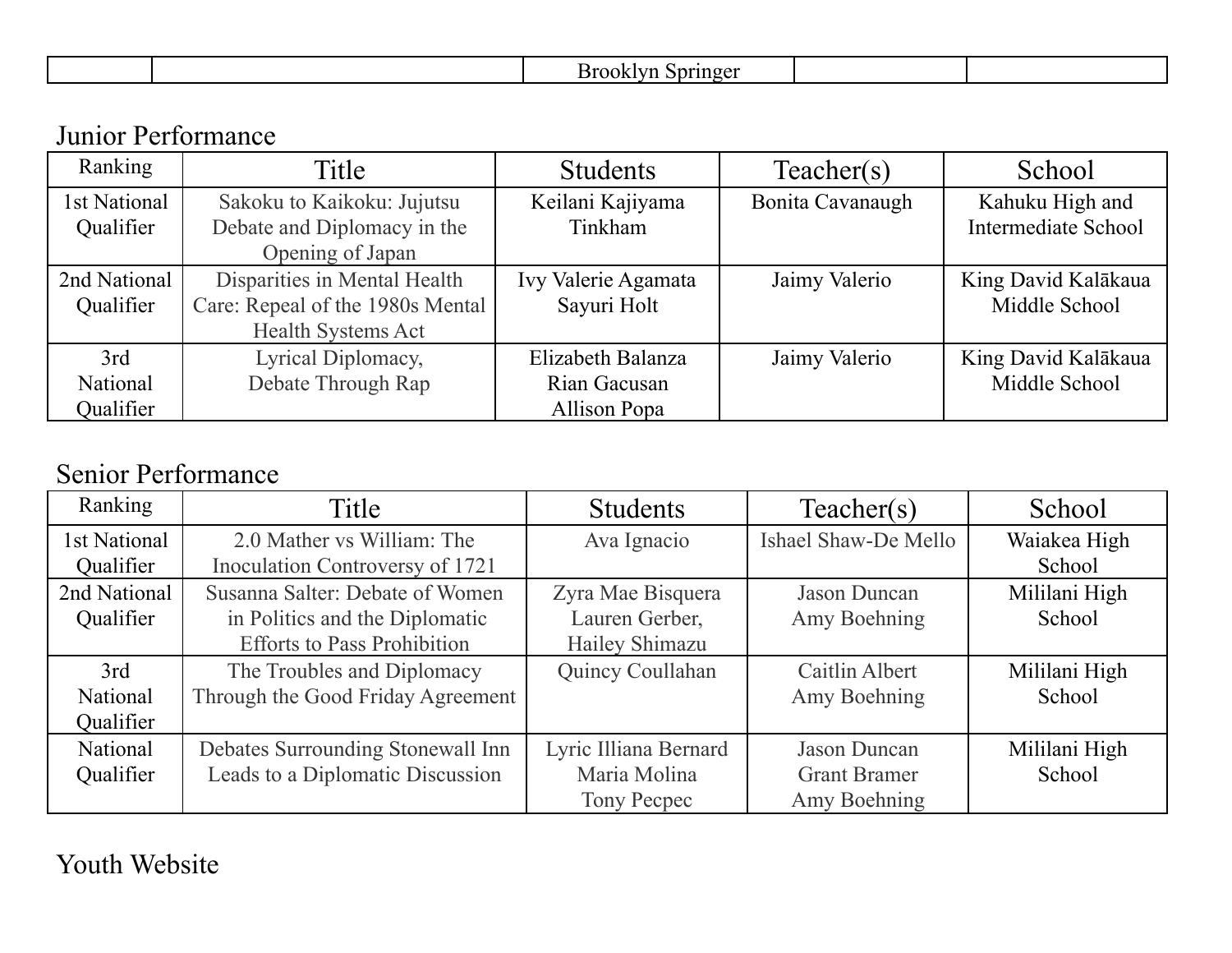| Ranking | Title                          | <b>Students</b> | Teacher(s)          | School                   |
|---------|--------------------------------|-----------------|---------------------|--------------------------|
| 1st     | The Radium Girls: An           | Wynter Lee      | Gregoria            | Pearl Ridge              |
|         | Illuminating Fight for a       | Mia Tran        | Perez-Mishima       | <b>Elementary School</b> |
|         | Safe Workplace                 |                 |                     |                          |
| 2nd     | Hawaiian Language Ban:         | Hiilei Owan     | Colleen Spring      | Lā'ie Elementary         |
|         | Debating the Intent and Impact |                 |                     | School                   |
| 3rd     | Varsity Victory Volunteers     | Kaley Sugimoto  | Wade Yoshida        | Mililani 'Ike            |
|         | Debate Rights of Service for   |                 | Fumiko Yamada       | <b>Elementary School</b> |
|         | Japanese-Americans             |                 | <b>Adrian Gante</b> |                          |

#### Junior Website

| Ranking      | Title                                | <b>Students</b>       | Teacher(s)             | School               |
|--------------|--------------------------------------|-----------------------|------------------------|----------------------|
| 1st National | Debate and Diplomacy avert Disaster: | Devin Hilton          | Tina Smith             | Kailua Intermediate  |
| Qualifier    | The Montreal Protocol                |                       |                        | School               |
| 2nd National | Debate and Diplomacy: Possession of  | Nhecille Galicha,     | Jaimy Valerio          | King David Kalākaua  |
| Qualifier    | the Hawaiian Islands                 | Clark Jestoni Palting |                        | Middle School        |
| 3rd          | The Legacy RBG Created During Her    | Paige McKenzie        | Tina Smith             | Kailua Intermediate  |
| National     | Time with The ACLU                   |                       |                        | School               |
| Qualifier    |                                      |                       |                        |                      |
| National     | Education V Child Labor              | Julius Baja,          | Jaimy Valerio          | King David Kalākaua  |
| Qualifier    |                                      | Adam De Guzman        |                        | Middle School        |
|              |                                      | John Eugenio          |                        |                      |
| Honorable    | <b>Rainbow Rights</b>                | Kealohilanikamaile    | Patrick Gegen          | Island School        |
| Mention      |                                      | Eu-Parziale           |                        |                      |
| Honorable    | The Treaty of Paris 1898             | Alexander Callorina   | <b>Anthony Casiano</b> | Waipahu Intermediate |
| Mention      |                                      |                       |                        | School               |

Senior Website

| - | <b>m</b><br>TIMA | ` WHL. | $\mathbf{r}$ | . . |
|---|------------------|--------|--------------|-----|
|---|------------------|--------|--------------|-----|